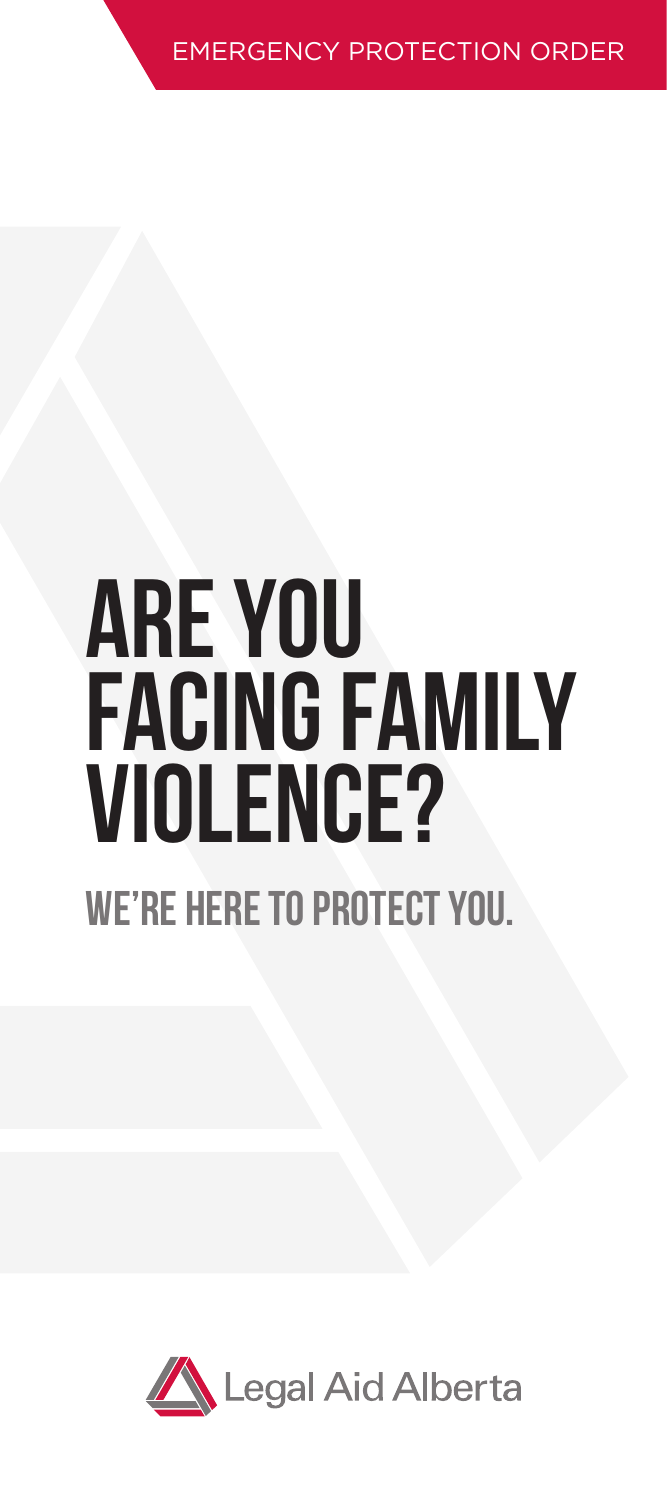We can help you get an Emergency Protection Order to keep a violent family member from contacting you or coming near you and your children. This is a free service.

#### FAMILY VIOLENCE CAN BE:

- harm to a family member
- damage to property
- threats to hurt a family member or damage property
- not allowing a family member to leave or go somewhere
- sexual abuse
- stalking

#### FAMILY MEMBERS INCLUDE PEOPLE WHO:

- are or were married to you
- live or lived with you in an intimate relationship
- you share one or more children with
- are your parents or children
- are related to you by blood, marriage, or adoption

## WHAT KIND OF HELP CAN LGET?

If you are scared for your safety, we can help you obtain an Emergency Protection Order, connect you with other agencies, help you in court, and even set you up with a safety plan.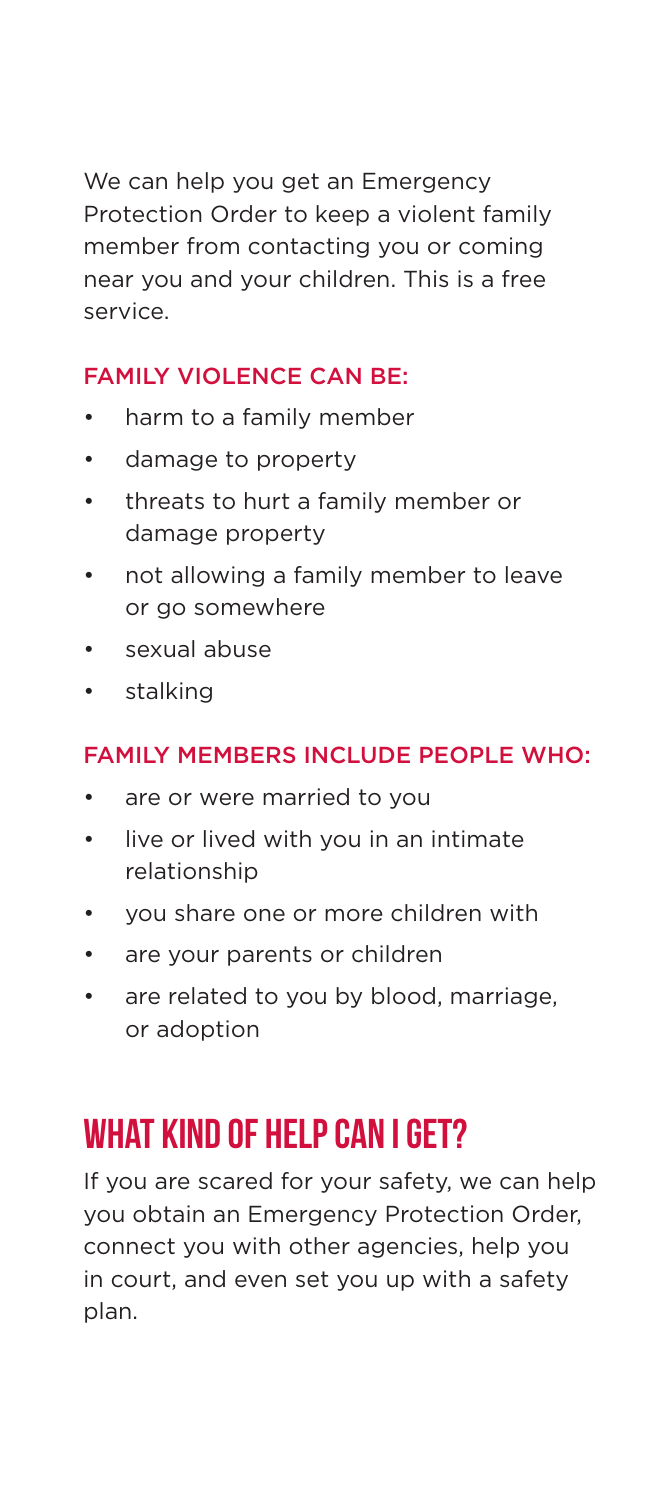



## Other resources in Alberta

Edmonton Police Service: 780-423-4567

Calgary Police Service: 403-266-1234

Lethbridge Police Service: 403-328-4444

Red Deer RCMP: 403-343-5575

Family violence information line (24-hour help): 780-310-1818

Emergency shelter information: 1-866-331-3933

Today Family Violence Help Centre (Edmonton): 780-455-6880

Calgary Police Service Victim Assistance Support Team: 403-428-8398 or 1-888-327-7828

## Still not sure where to turn?

Call 2-1-1 or text INFO to 2-1-1 for more programs and services in your community.